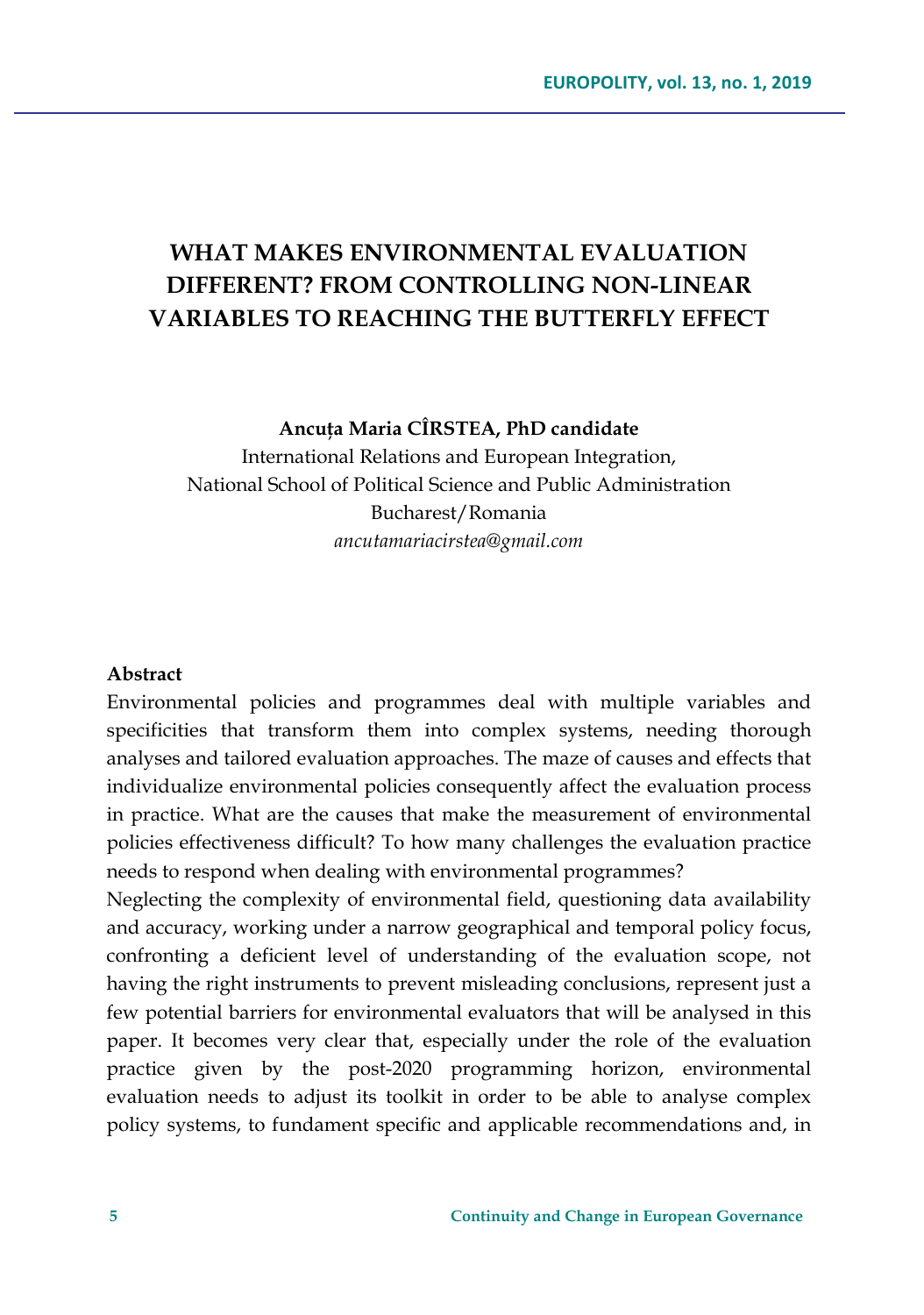the end, to aspire to generate any type of change and improvement in the environmental policy implementation.

### **Keywords**

Adapted evaluation models, environmental evaluation, evaluating complex systems

## **1. INTRODUCTION**

This paper is based on the preliminary results of the PhD research endeavour conducted by the author, designed at the intersection of two fields, environmental policy and evaluation theory, in search of identifying the best methods and instruments necessary to accurately evaluate complex interventions. This paper is aiming to emphasize the key role and impact that the practice of evaluation weighs in formulating and implementing complex policies and programmes as environmental interventions. Based on the analysis of the challenges imposed by the sensitive field of evaluation, the author wants to emphasize the impact that tailored evaluation methods that take into account the specificities of environmental policies may have on field. This paper is written at the intersection of two EU programming periods, when the future of EU policies and priorities are in full negotiation process. Because the evaluation practice tends to have a diminished role in 2021-2027 (based on the analysis carried out by the author of the first drafts of the EU Funds Common Provisions Regulation published in May 2018 by the European Commission), this paper is aiming to raise awareness among the evaluation community for maintaining the positive trend that the last two programming periods meant for the practice and use of evaluation, in particular for complex policies that require adapted evaluation approaches.

The methodological apparatus used by the author is based on desk research of evaluation theoreticians, analyses of public reports on the state of environment, meta-evaluation of environmental programmes with available ex-ante, mid-term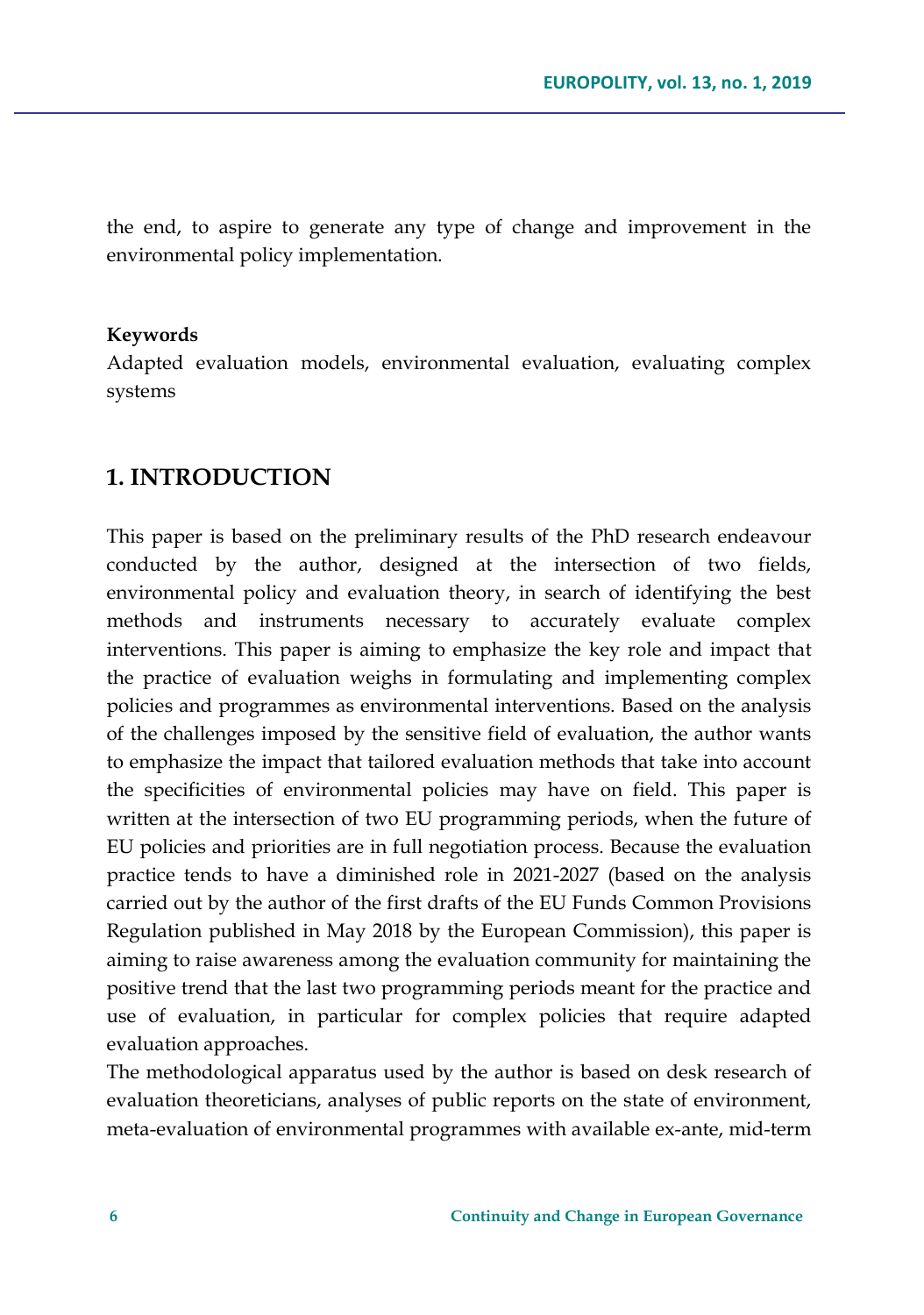and ex-post reports and applicable in Romania (ex. Sectorial Operational Programme Environment) and analyses of EU Regulations that are defining the role of evaluation for European policies, approved or in full negotiation process. Evaluation practice owns a high degree of universality, being generally applicable to all decision-making processes, rather than acting as a singular science, equidistant from the contexts and variables of environments where it takes place. Evaluation is critical as recurrent or ad-hoc practice applied to any category or social group, decision-making or executive body of organisations placed at certain moments in the middle of public interventions. As Evert Vedung says, evaluation rests on a very simple idea (Vedung 2010, 264):

*"Traditionally, public activities gained acceptance through proper procedures and strong economic investments, combined with beautiful rhetoric seasoned with reference to noble principles, the best of intentions and decent goals. Rarely was the public sector legitimized by reference to achieved results. Yet proponents of evaluation argue this is no longer sufficient. What count are actual achievements."* 

"The ability to see ourselves as others see us" (Stern 2008, 253), as process of being assisted during decision-making through external feedback, has become an increasing necessity nowadays. The reflexive tools that evaluation is providing are helping policymakers to anticipate obstacles and to deal with situations that they have not foreseen. Citizens, groups and professional organisations face many difficulties in assessing their positions in any field, and evaluation, whether it is institutionalized or not, has the capacity to respond to these needs**.**

On the other hand, environmental policies endorse the idea of joint responsibility for creating a global framework for environmental sustainability. The avalanche of socioeconomic crises, directly or consequentially affecting the environment, has increased the need for anticipation and mitigation of natural and technological events with destructive potential over the past decades.

Evaluating environmental programmes is an indisputably meaningful effort at European level, as a tool for progress monitoring, legitimizing the initiation, continuation or change of the way that strategies are implemented, designed to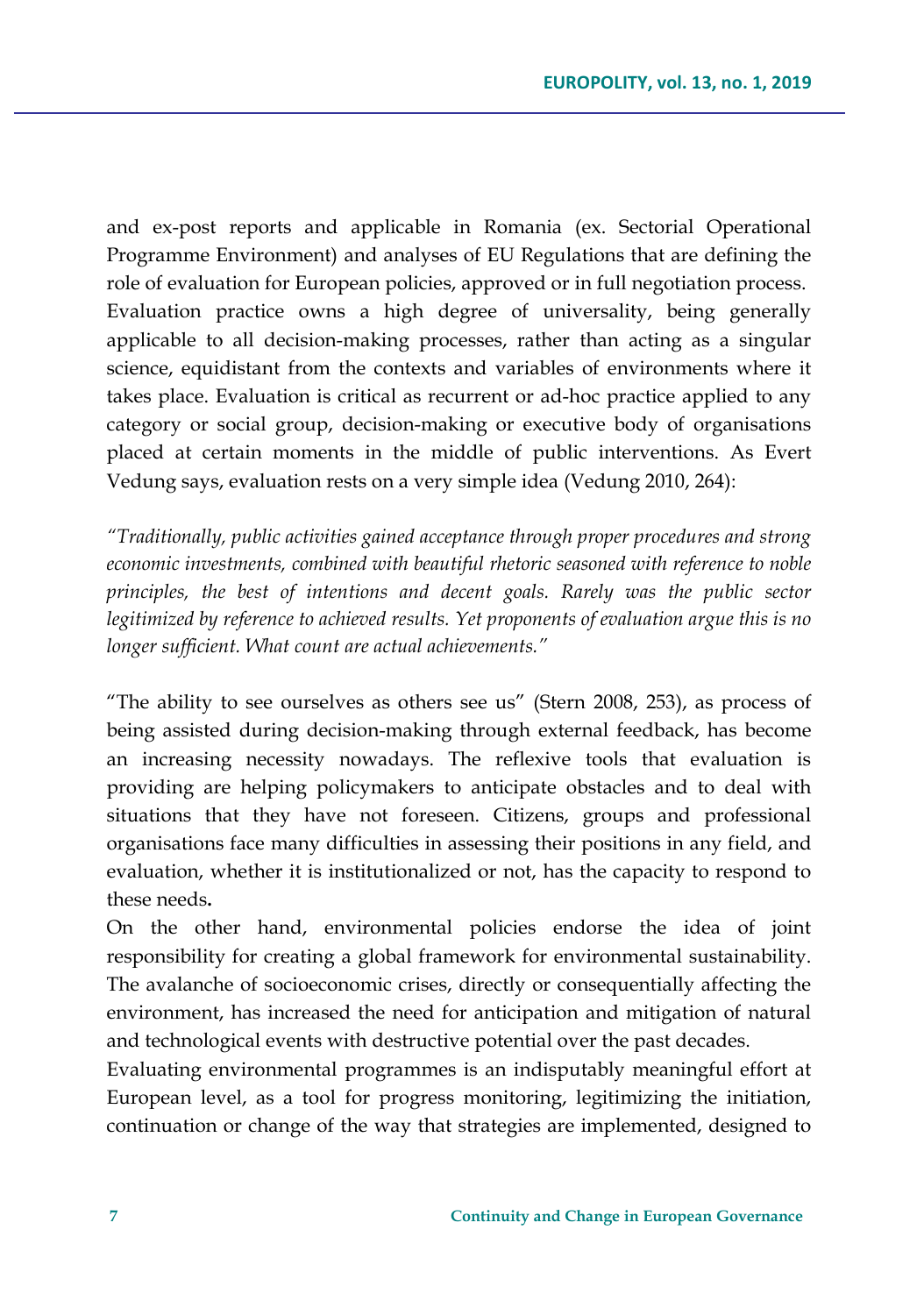participate in the achievement of the common environmental objectives. But the complex field of environmental quality, diversity of species, ecosystem sustainability, ecology, or energy efficiency, is plagued by numerous methodological barriers and uncertainties in practice, such as risks in understanding the relation between causes and the effects that define them or having difficulties in quantifying, measuring, or attributing achieved results.

Despite the evolution of environmental policy as a result of a gradually increasing awareness of the field, development trends of environmental indicators are mixed and interdependent. Although the effectiveness of environmental policy is considerable, the measures applied to address environmental issues are constantly confronting determining factors that cannot be neglected, such as public health or the conservation of biodiversity; this indicates a real difficulty in addressing long-term systemic environmental challenges, complex interactions of environmental variables and their causal relationship, to which modern environmental policies promise to find answers and solutions.

The evolution of global trends does not encourage European environmental policies to develop separately and independently, so that the global economic, demographic and technological progress, ecosystem degradation and climate change are binding aspects to be taken into account for ensuring the flexibility and adaptability of the European policy. The European Environment Agency identifies a series of such global trends, among which we can list: population growth, urbanization of society, technological evolution, economic growth, rebalancing economic poles, global resource development, increased ecosystem pressures, increased global warming, environment pollution and a strong dissonance in global governance. (AEM 2015, 37)

At the same time, there is a growing demand for global food, energy and water security, favouring transnational land acquisitions, especially in developing countries. Europe's food and energy stock depends both on the efficiency of consumption or on the resilience of ecosystems, as well as on the variables of global megatrends that do not depend directly on European action. Environmental policy is the element of continuity through which EU Member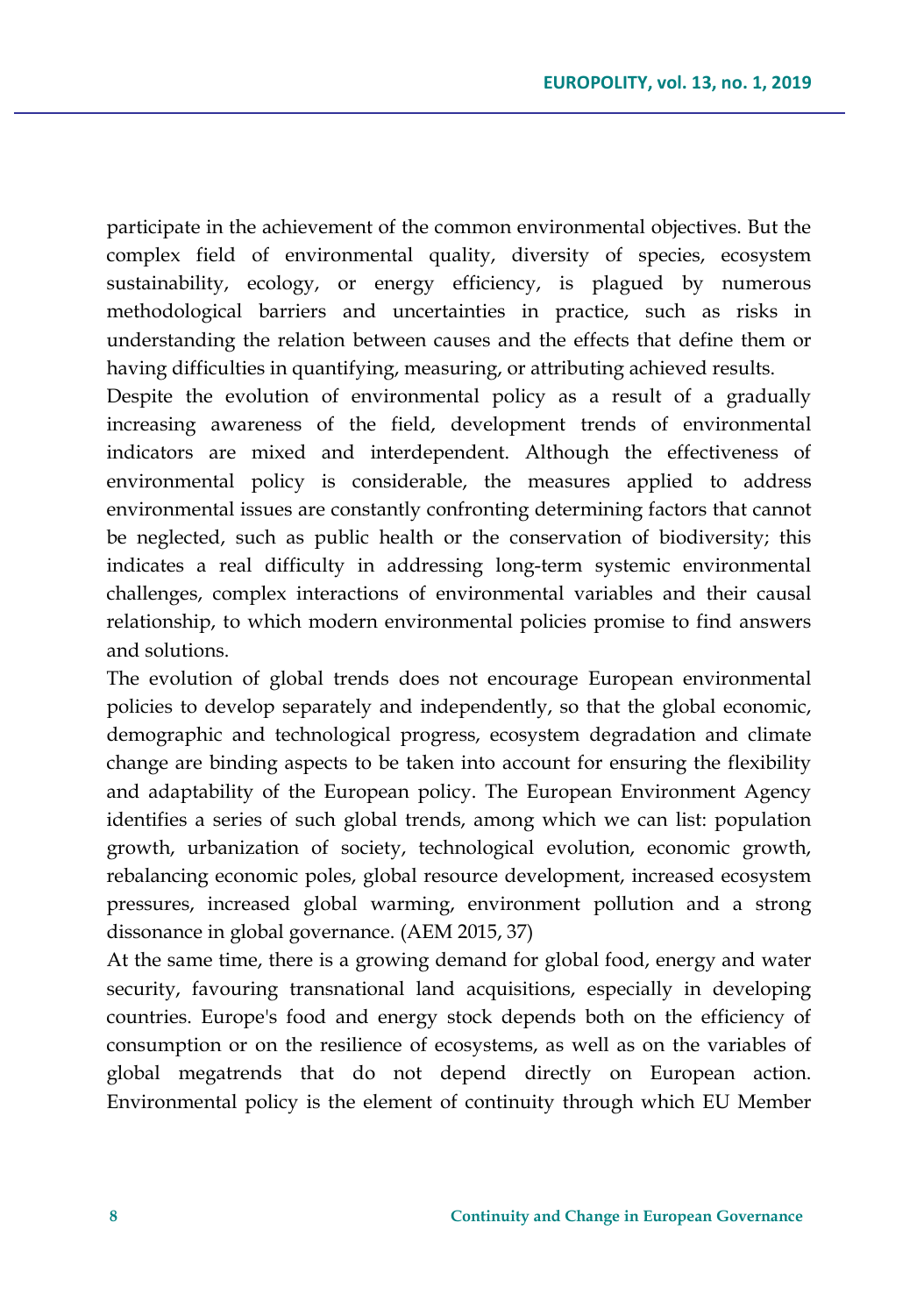States aim to respond to environmental challenges in the context of multiple variables existing at both European and global level.

The environmental evaluation practice has developed distinct levels of awareness across the world and the breaches that interrupt its uniformity are directly proportional with the different trends in economic development and with the evaluation culture within the implementation of public policies. The complexity of the environmental field makes evaluation processes difficult in any kind of society, no matter the geographical position or readiness to take real action. Evaluating environmental policies and programmes with standardized modelling and methods validated for other fields risk leading to a decreased quality and use of evaluation results.

Because environmental action is wider than the limits of the field itself, affecting public health, socioeconomic development for generations, environmental policies can be associated with the principles of chaos theory or non-linear dynamics that affect complex systems, theorized by Michael Patton. By correlating the theory of non-linear dynamics with the environmental evaluation system, the hypothesis is that better environmental evaluation is able to produce unexpected long-term and irreversible effects at policy level, being able to generate the so-called butterfly effect in what concerns the impact of environmental policies (Patton 2008, 370).

## **2. THE INTERDEPENDENT VARIABLES AND CHALLENGES FACED BY ENVIRONMENTAL EVALUATION**

European environment policy is based on precaution, prevention and rectifying deviance at source, by applying the 'polluter pays' principles and following the strands of sustainable development. Sustainable development strategy is based on the intention of dealing with global environmental problems by means of a solid cooperation designed to achieve a common goal that combines the life quality and the welfare of present and future generations under a threedimensional approach: environmental protection, economic development and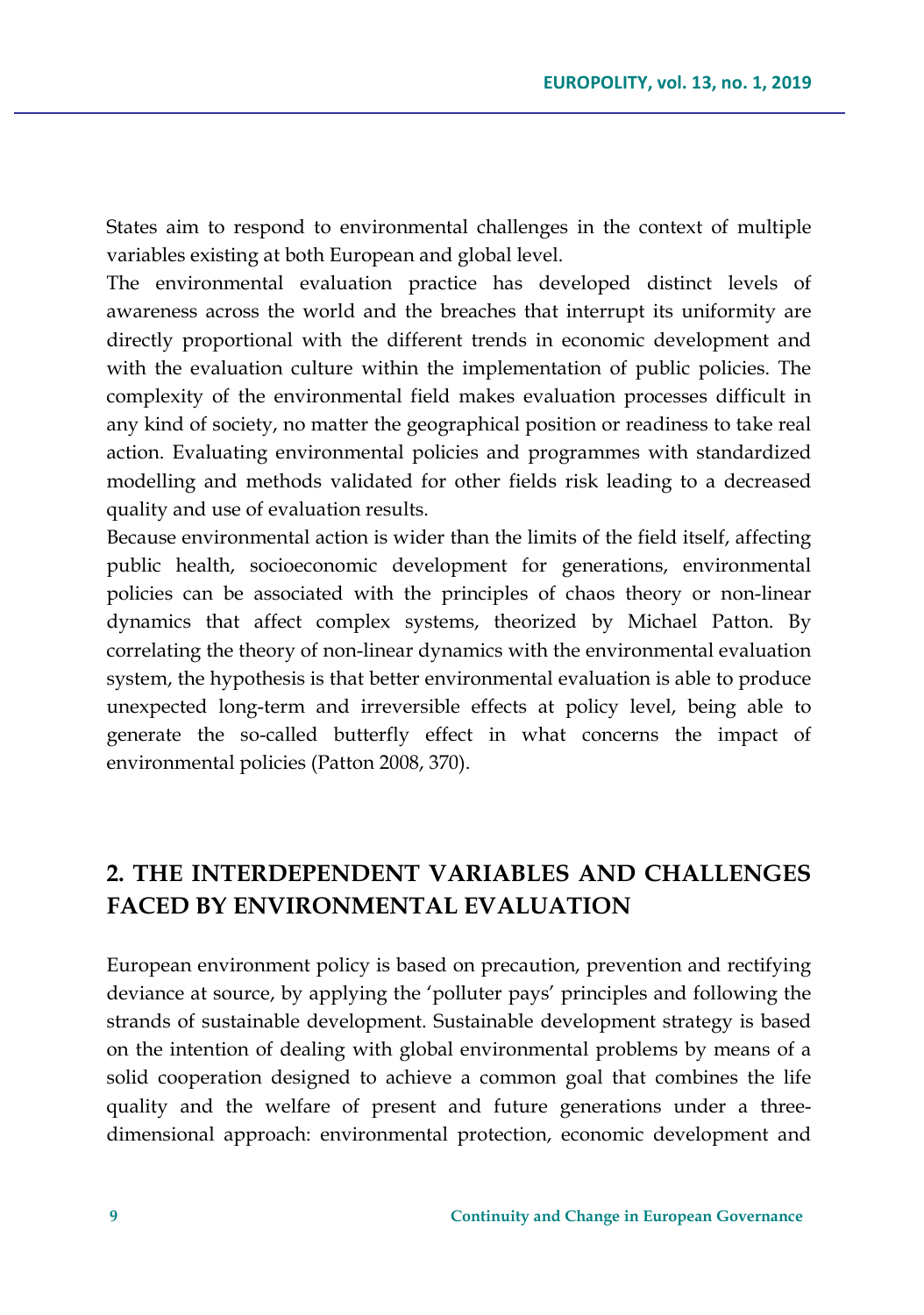social justice. The European countries' motivation for these three goals has gradually evolved since The Single European Act (1987), which provided a legal framework for an environmental policy based on sustainability of environmental protection measures, to a stronger commitment and acknowledgement of environmental issues nowadays, developed under common policies, sustainable development strategies, supported by EU environmental legislation and tools designed to help the implementation in Member States.

Even if the European Community has later taken into account environmental priorities, European legislation over the years has played a vital role in improving the overall quality of the environment, by actively supporting the protection of habitats and species, improving air and water quality and designing waste management strategies. The European environmental policy has significantly contributed to reducing pressures on the sector, while the collective action of Member State and partner governments grew a common framework of cooperation through international agreements, legislation, environmental quality standards, public policies, decision-making transparency measures and environmental financing instruments.

The Brundtland Report 'Our common future' raised awareness on the importance of environmental protection and defined sustainable development as the action designed to support the needs of the present without compromising the ability of future generations to meet their own needs (Brundtland 1987, 14).

This is why environmental policies are exceeding the limits of their field, influencing public health, economic development and social responsibility. From economic perspective, a sustainable system must be able to produce goods and services uninterruptedly in order to maintain a controllable level of external debts and to avoid balancing the sectoral extremes that affect industrial and agricultural production. On the other hand, in the light of environmental protectionism, a sustainable system must maintain stable resources while avoiding the over-exploitation of non-renewables. Conservation of biodiversity, atmospheric stability and other ecosystem functions should become a significant point of interest without becoming a source of profit. Also, from a social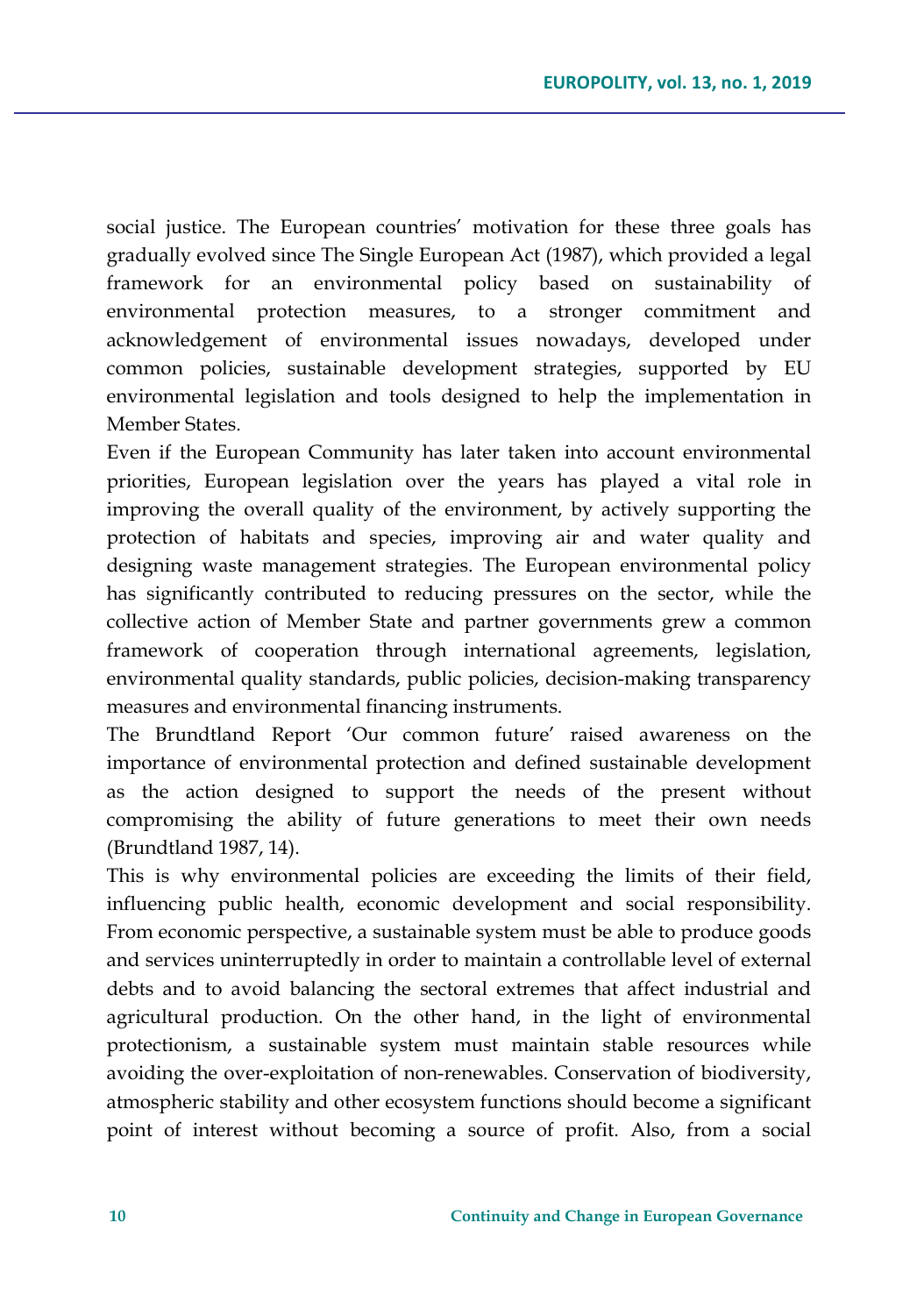perspective, a fair distribution is needed to ensure proportionality of social services (including health and education), gender equality and fairness, political participation and credibility.

One of the main pillars of environmental policy is the promotion of sustainable global development, which involves reconciling environmental protection with economic development and minimizing the costs of reducing environmental damage caused by human consumption. Despite the non-linear dynamics that are under the responsibility of environmental policy, it needs to be unitary integrated in order to be able to deliver comprehensive analyses and quantifiable results. From this perspective, environmental policies and programmes can easily become imprecise and subjectively interpreted.

With all the efforts made during the recent decades within the environment policy, Europe is still facing stringent challenges: economic human activities that emphasize the degradation of natural capital and public health, such as agriculture, fisheries, urban expansion, transport, globalization, economic growth and demography or the inability of national governments to deal with environmental issues.

Evaluation means, above all, a process of understanding how and why a policy or programme works. Understanding an intervention involves analysing the identified needs, the measures involved, the implementation, the short-mediumlong-term results of the changes brought to the initially identified needs and how the intervention can be improved in line with social changes. Making these steps for environmental interventions involves expanding the research horizon by placing them in the geographic, temporal and economic context of the country / region of implementation and by being open to understand the set of environmental factors that positively or negatively influence the objectives of the intervention.

Understanding environmental programmes with all their anticipated or unforeseeable aspects in rigid terms may cause unintended negligence of effects that could have been predicted by a multifaceted and thorough analysis; for example, focusing on the achievement of the greenhouse gas reduction target in the implementation of environmental programmes in any beneficiary state, without taking into account national specificities in programme implementation,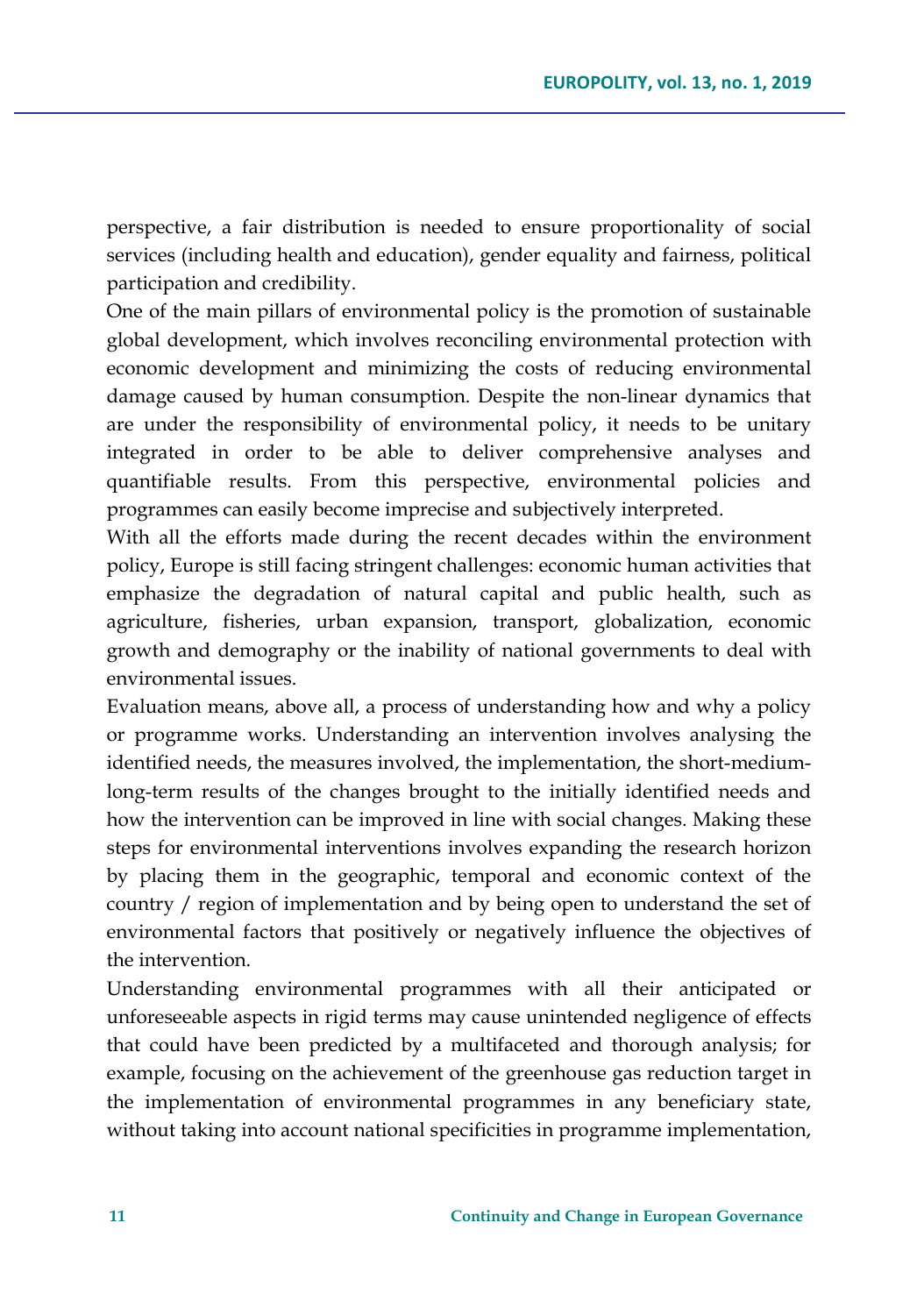the baseline values of emissions, the accuracy level of data or the contribution of other independent factors to the real level of emissions, the risk to distort the evaluation results is very high.

In the following sections, some difficulties and constraints involved by assessing environmental programmes will be analysed. Without claiming to present an exhaustive list of the challenges faced by the evaluation practice for this type of intervention, I will try to include the most prominent challenges that arise in environmental evaluation.

### 2.1. How ethical is the Cost-Benefit Principle for environmental evaluation?

The practice of assessing environmental interventions is sometimes reduced to the principle of cost-effectiveness, which is not necessarily wrong, but it raises many ethical and methodological issues. For example, the Japanese government has set the dioxins emissions standard starting from a cost-effectiveness analysis based on calculating the cost per life-year saved by reducing the dioxin emissions of municipal solid waste incinerators (Crabb Leroy 2008, 126).

Economists respond to critics by pointing out that environmental programmes involve the use of insufficient resources, and for their assessment it becomes reasonable to compare the value of the benefits of certain programmes with how much has been invested for their appliance. The technical difficulties of such a comparison intervene when the evaluator starts to analyse the implementation and impact of the programme, because he needs to know how the changes have been made and what were their actual and attributed effects. Only after understanding these aspects, the evaluator can assess if the changes have been made in a cost-effective manner, without ignoring potential different scenarios, including the intervention's possibility of non-existence.

Another practice that is commonly used in economic analyses is estimating costs of externalities of investments (ex. the impact on public health) through monetizing human lives. These estimations, despite their pragmatic use, are raising multiple ethical questions among the general public. For example, the Value of Statistical Life (VSL) estimates an individual's life according to the level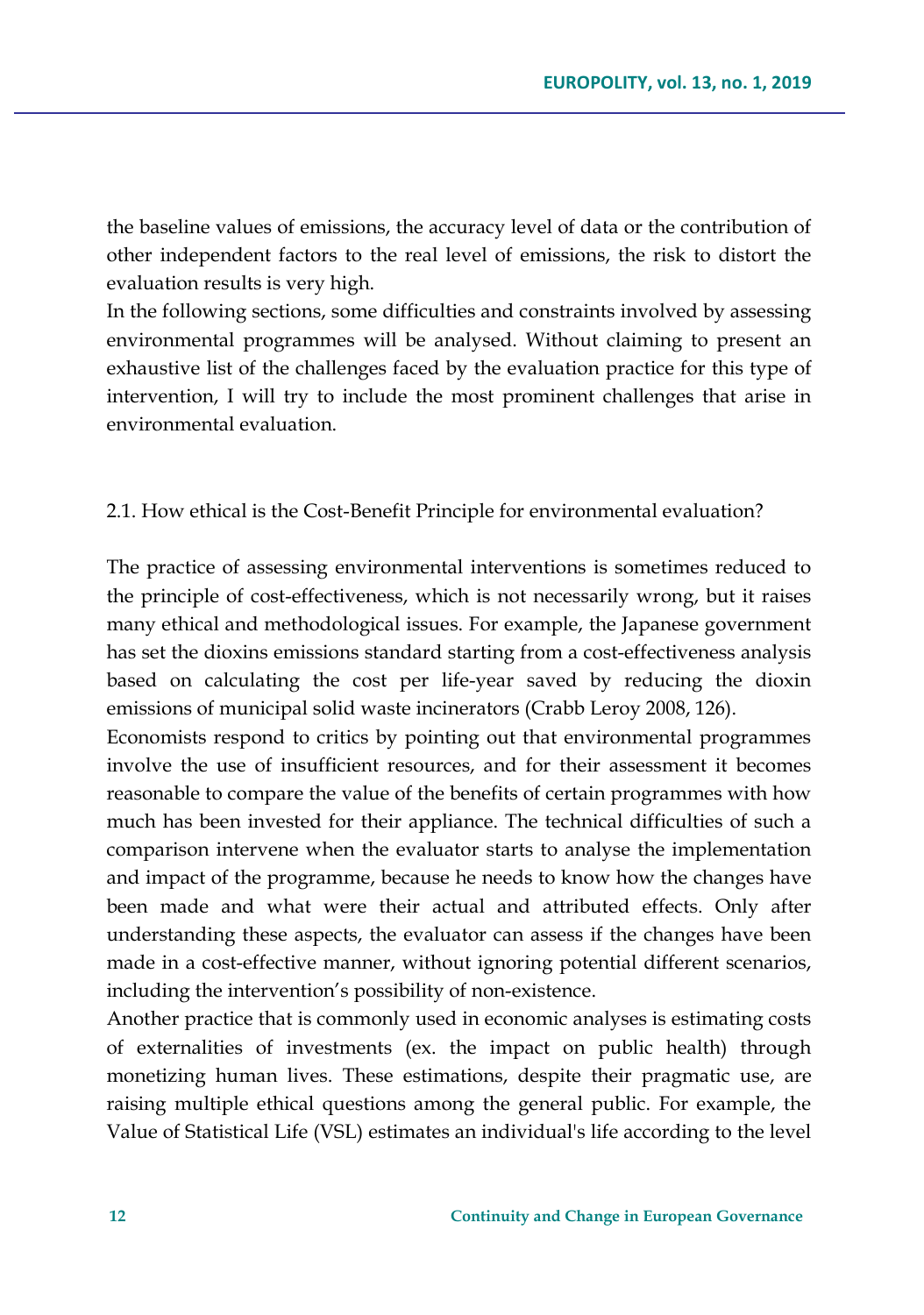of economic development or other factors related to the analysis of the economic profiles of individuals. Other similar indicators are Value of Life Years or Quality-Adjusted Life-Years, varying according to the same criteria.

For example, for economic evaluation carried out in transport and health sectors, the use of VSL and QALY indicators is very commonly used to support cost-benefit analyses (VSL official values from 23 countries gathered for SafetyNet 2009, project funded by the European Commission, QALY thresholds used in comparisons in cost-benefit analyses by official institutions in Sweden Influensan A(H1N1) 2009 project). The conclusions of the analysis carried out by Andreas Nilsson (2014) about the use of monetary value of human life in different sectors, show that beyond the moral difficulty arising in valuating human life, datasets based on these indicators deal with serious difficulties of estimation and use in practice. (Nilsson 2014, 30)

"*It is increasingly common to include estimates of value of statistical life in analyses of proposed policies that affect people's mortality risks. While VSL estimates have often been derived using methods that, for example, compare wage differences between risky and non-risky jobs, such methods may be inappropriate to assess the value of different environmental, health and transport risks affecting the general population."* (OECD 2019).

2.2 Neglecting the complexity of the environmental field

In order to simplify the understanding and monitoring level of public interventions, policy makers tend to measure them through a variety of quantitative simplified indicators, even in the environmental field. The validity of simplified indicators can only be considered after having a good level of understanding of the field, after formulating an effective and responsive policy and, in particular, after implementation followed by a quantifiable success. Analysing a classic example of environmental intervention, such as a set of measures taken to improve air quality in urban areas, it is easily to observe that the sources are systemically attributed only to several variables such as carbon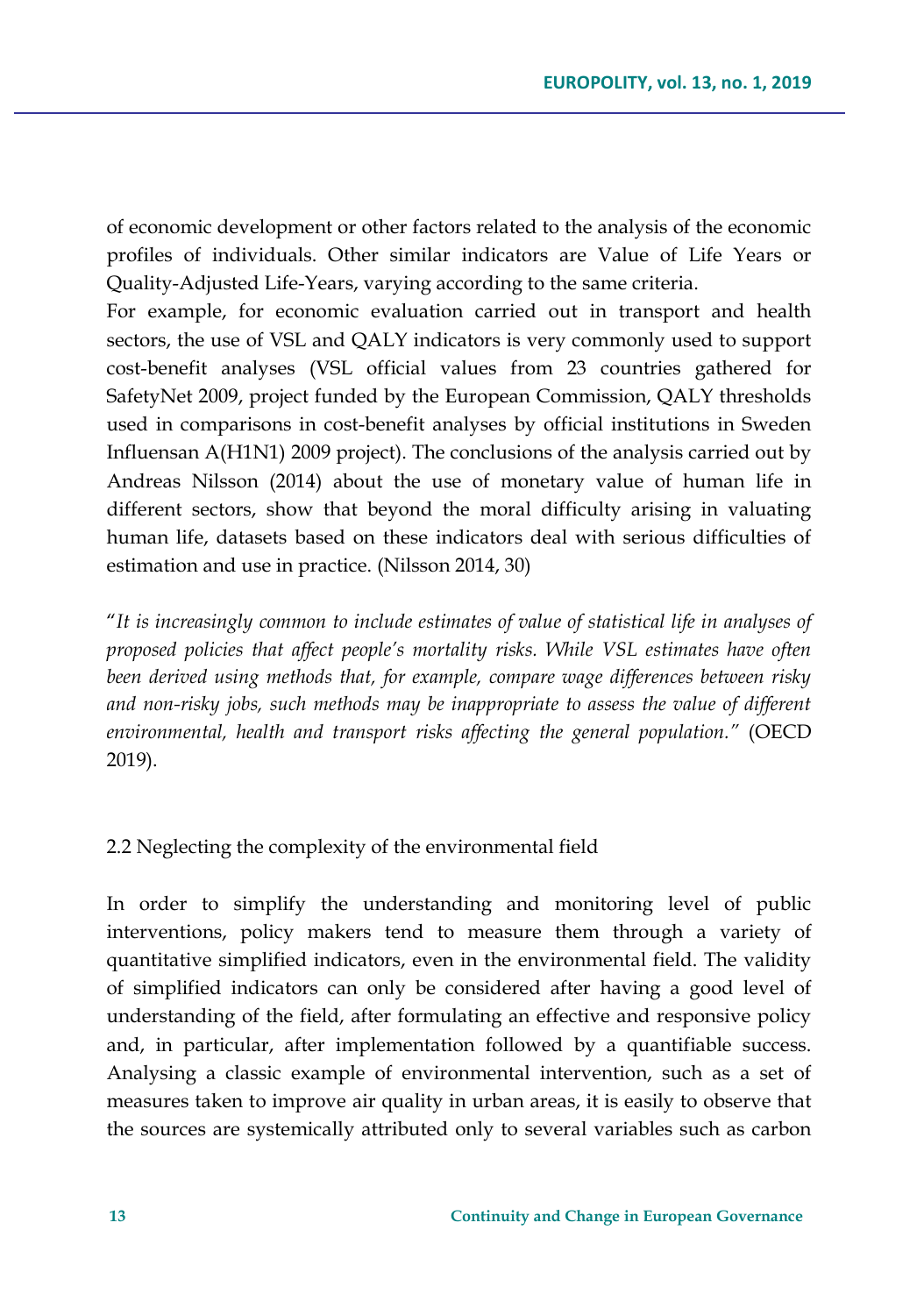dioxide emissions from transports, urban heating systems efficiency or proximity to industrial polluters. The consequence of this approach is the instinctive attribution to certain variables of the analysed theme, without taking into account the full context of causes that contribute to those specific figures (for example, the positioning of the measurement system may favour the data to be analysed and lead to questionable results). Ignoring the complexity of environmental issues creates a system of standardized solutions that neglect alternative causes and effects, that can arise, develop and risk to affect the most vulnerable groups of the society in terms of safety and public health. For example, the conclusions of the mid-term evaluation team of the Romanian Sectorial Operational Programme Environment showed that the attribution of the results obtained by the intervention for several indicators faced certain obstacles, like the need for financial support for further major investments in technical equipment that are measuring the real impact of the actions taken, or the descriptive formulation of indicators that are not linked to data available from measurement systems for air quality. (SOP Environment Mid-term evaluation report 2013, 31)

Analysing environmental problems by using only standardized indicators jeopardizes the legitimacy of the policy outcomes, as well as the full attribution of the results. We cannot measure the efficiency and effectiveness of air pollution mitigation measures only by referring to maximum allowable carbon dioxide emissions over a given time horizon and in a given area, without taking into account all the elements that could affect the analysed area (proximity to alternative sources of pollution, weather conditions, testing of the degree of attribution of field results, analysis of the regional quality of the environment and of the variables existing around the area concerned).

### 2.3 Data availability and accuracy

Data availability is a general problem faced by all the relevant actors in public policies, especially in the environmental field. At global level and especially at European level, during the last two decades, has developed a constant concern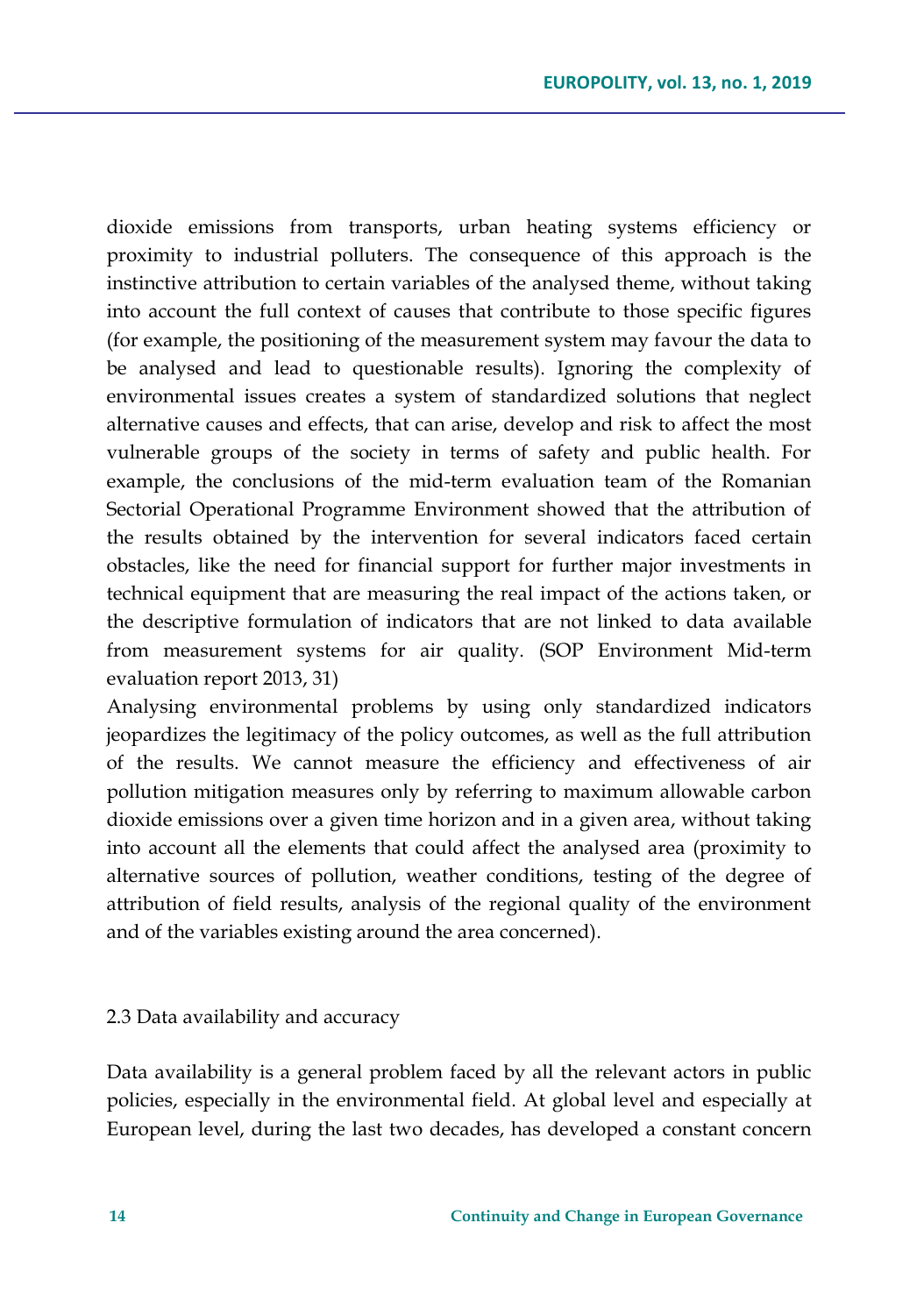for all kinds of data collection and reporting, in the purpose of using them as input for a more coherent formulation of public policies. In particular, international environmental organisations cooperate and make systematic efforts to collect and report relevant and useful datasets in order to try to have an accurate radiography of the state of the environment. However, there are still areas where the lack of coherence or validity of data is still a major problem, which directly affects the effectiveness and relevance of environmental policies. For example, according to the report of European Environment Agency on environmental measures, the non-compliance of the Member States obligation to report in individual items of legislation 'may give rise to resentment on the part of Member States, and so far, it has not guaranteed the quality of the information provided.' (EEA 2001, 29)

Apart from the lack of interest for providing data sets on the quality of the environment state in a transparent, easily accessible and responsible manner for all interested citizens, their processing is also affected by the fear of control and punishment that exists in societies where the evaluation culture is weak.

2.4 Level and focus of the analysis

Evaluating environmental policy depends on certain key factors - timing, spatial dimension and level of analysis. Environmental programmes' timeframes are often very broad, in what concerns making the effects visible. The attribution of environmental interventions' results should be considered within a reasonable timeframe and within the socio-political and economic context specific to the analysed period. Also, having the right geographical focus is essential for assessing environmental policies and programmes, because, depending on their specificity, intervention target different territories and are embedded in local, national and regional development strategies. For example, if the accuracy of data pertaining to a specific environmental factor in a certain geographical perimeter is questioned, the assessment of the whole region will be distorted. Evaluation is responsible to find the appropriate methods to match the level of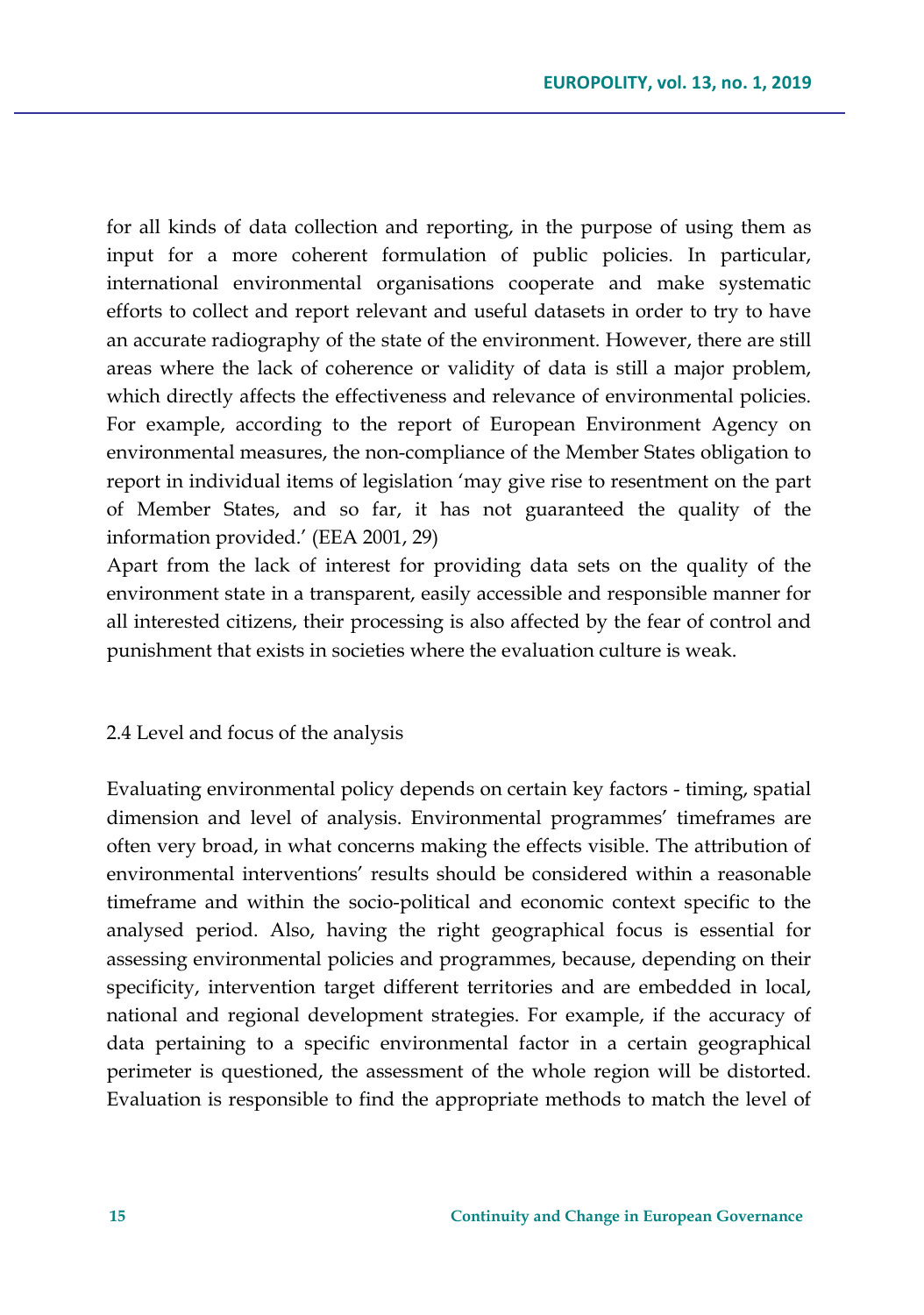administrative capacity in the analysed territories, to maintain realistic concluding.

A great example the time gap in measuring the real impact of environmental policies is offered by the decision taken through the Treaty of Vienna (1985) and Montreal Protocol (1987) to protect the ozone layer: even after a 90% reduction has been observed, it will take more than 50 years to register a full recovery of the ozone layer, according to the International Meteorological Organization. (Crabb, Leroy 2008, 58)

2.5 The role of evaluators in influencing environmental policies and programmes

The conclusions of evaluation reports are not every time a part of the decisionmaking process and integrating them might depend on the agenda of decisionmakers. In this respect, both decision-makers and evaluators need to identify a common level of understanding and approaching the evaluation process. The positioning of the two sides should be at the intersection between engagement and detachment, both in the formulation of policy analyses and in the interpretation of the conclusions and recommendations of the evaluation reports. In the recent years, Romania has been subject to infringement procedures applied by the European Commission on the environmental policy for noncompliance with European Directives for recycling, air quality, wildlife habitats and waste management. Evaluation reports for environmental interventions applicable in Romania have launched constant recommendations for harmonising national legislation with the common European regulations, fact that confirms the vulnerable position of the (environmental) evaluation in decision making processes.

Evaluation reports are subject to non-neutral interpretations of stakeholders or of the existing socio-political context and can fail to positively present their results, by submitting arguments that do not fully support the decision that should be considered by the policy makers. And sometimes evaluation organizations secure their legitimacy by acting in full compliance with the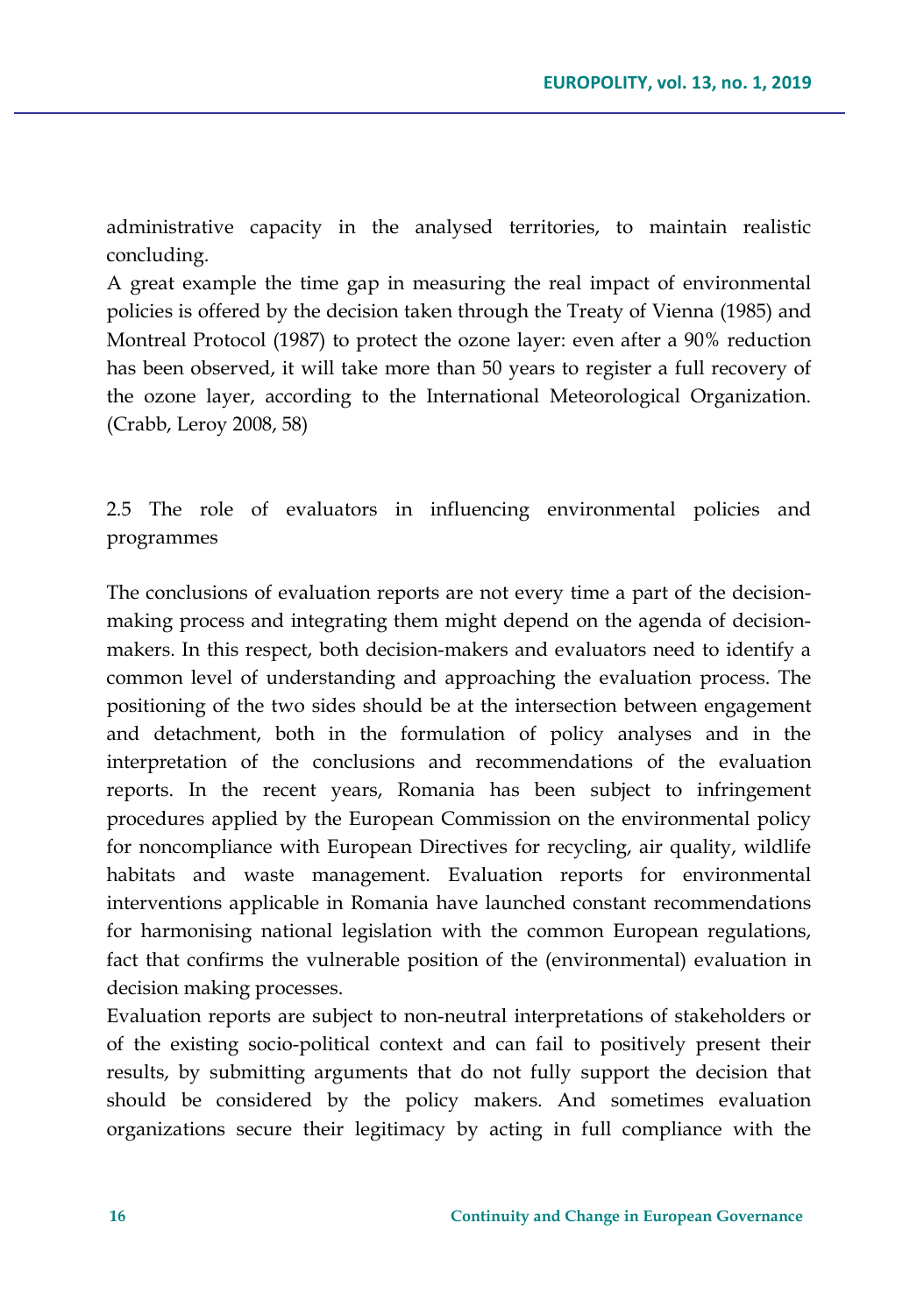expectations of applicants, in some cases even conflicting with the purpose of the evaluation, developing contradictory relations between the evaluation process and the applicant's overall vision about evaluation. (Kunseler, Vasileiadou 2016, 452).

### **3. CONCLUSIONS**

The field of environment in particular needs to break the barriers between the complexity of the factors that determine its evolution and the target groups to whom the interventions are addressed. An evaluation which is comprehensive and accessible to all the recipients of the assessed intervention can weigh very much in the process of improving the awareness of the policy's importance and real impact.

The use of evaluations' results is a sensitive point of the field and, to be applicable in practice, it is necessary to achieve three critical criteria; Firstly, there must be a general understanding of the evaluation results. Secondly, evaluations must be proceeded in a timely, valid, substantiated manner and elaborated in an understandable form that can be forwarded to decision-makers and to the general public as well. Results and conclusions must also be substantial and based in their development on sound ethical rules. (Uusikyla, Virtanen 2000, 52)

Complex policies need an elaborated set of measures when it comes to any type of assessment. An evaluation model tailored to a complex policy should provide a 360-degree view of the field, taking into account both the optics of the decision-makers and the direct beneficiaries of the projects. Such an evaluation model should take into account all the shortcomings of the research field and be prepared with various tools to prevent distorted conclusions.

Especially in the current European context, Member States need to be involved in the evaluation process in order to learn to strategically use the European resources and to embrace the practice of evaluation at all governance levels. In particular for policies with a high degree of complexity, such as environmental policy, choosing the right models and methods for evaluation is directly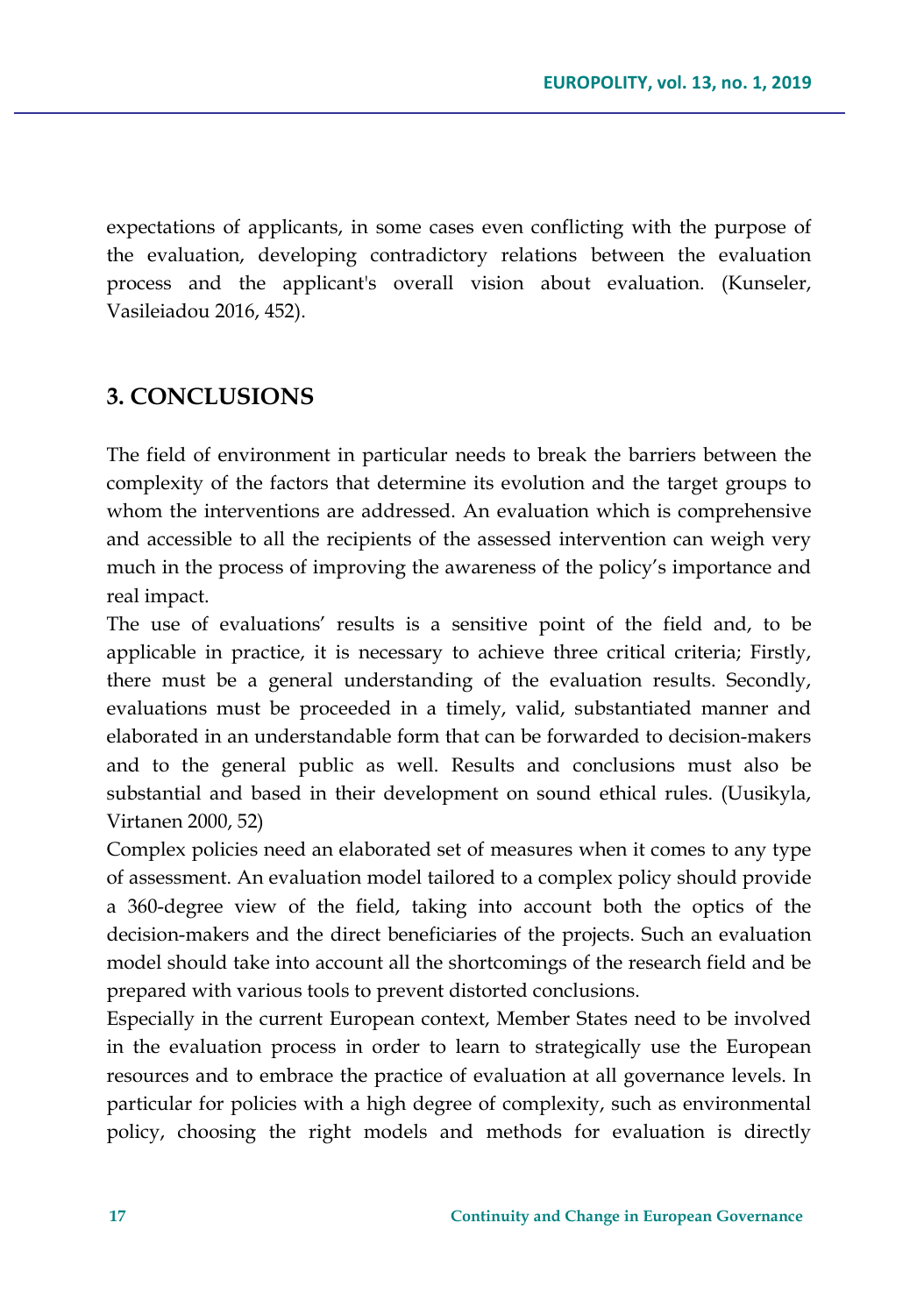proportional with guiding the real impact of the policies and interventions and equally with the implementation of national, regional or European environmental strategies

## **REFERENCES**

- Crabbe, Ann, and Leroy, Peter. 2008. *The Handbook of Environmental Policy Evaluation.* Earthscan.
- European Environmental Agency. 2015. European Environment. State and Outlook 2015 – Synthesis Report. 810780da1e6c4761949cfbad3718e120.
- European Environmental Agency. 2001. Reporting on environmental measures: Are we being effective.
- Kunseler, Eva-Maria, and Vasileiadou, Eleftheria. 2016. "Practising environmental policy evaluation under co-existing evaluation imaginaries". *Evaluation* 22(4): 451-469. Sage. DOI: 10.1177/1356389016668099.
- Melenciuc, Ioana. 2015. *The emergence of a European evaluation culture.*  Tritonic.
- Mihalache, Roxana. 2010. "A developing evaluation culture in Romania: Mythis, Gaps and Triggers", *Evaluation* 16(3) 323–332. Sage. DOI: 10.1177/1356389010373019.
- Nilsson, Andreas. 2014. *The monetary value of human life. Examining the differences between sectors*, Lund University: School of Economics and Management.
- Patton, Michael Quinn. 2008. *Utilization-focused evaluation*. 4th Edition. Sage Publications.
- Stern, Elliott. 2008. "Evaluation. Critical for Whom and Connected to What?". *Evaluation* 14 (2): 249-257. Sage. DOI: 10.1177/1356389007087542.
- Uusikyla, Petri and Virtanen, Petri. 2000. "Meta-Evaluation as a Tool for Learning", *Evaluation* 6(1): 50-65. Sage. DOI: 10.1177/13563890022209118.
- Vedung, Evert. 2010. "Four Waves of Evaluation Diffusion". *Evaluation* 16 (3): 263-277. London: Sage. DOI: 10.1177/1356389010372452.